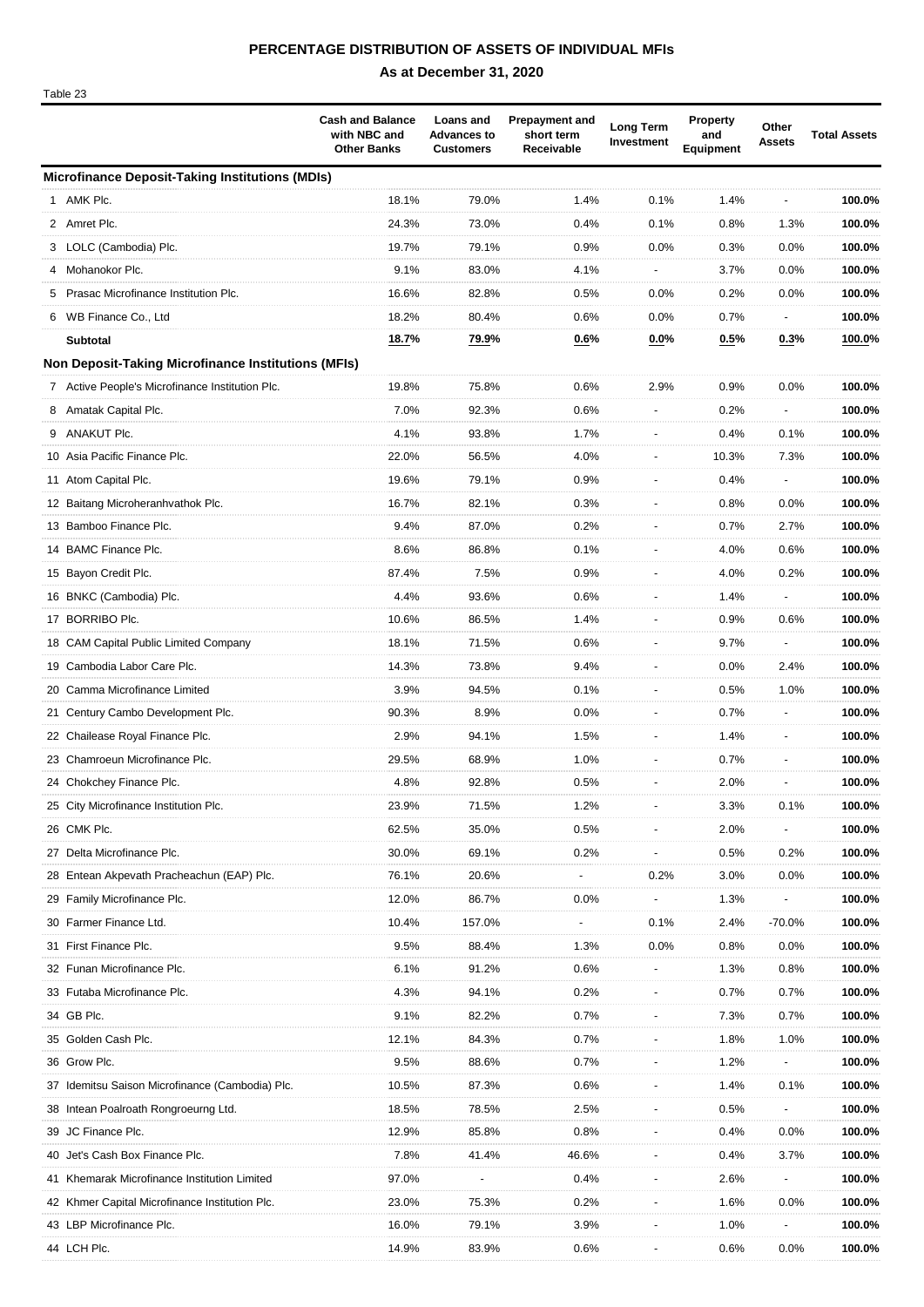## **PERCENTAGE DISTRIBUTION OF ASSETS OF INDIVIDUAL MFIs**

Table 23

|                                                 | <b>Cash and Balance</b><br>with NBC and<br><b>Other Banks</b> | Loans and<br><b>Advances to</b><br><b>Customers</b> | <b>Prepayment and</b><br>short term<br>Receivable | Long Term<br>Investment | Property<br>and<br>Equipment | Other<br><b>Assets</b> | <b>Total Assets</b> |
|-------------------------------------------------|---------------------------------------------------------------|-----------------------------------------------------|---------------------------------------------------|-------------------------|------------------------------|------------------------|---------------------|
| 45 LED Plc.                                     | 2.6%                                                          | 96.3%                                               | 0.7%                                              |                         | 0.5%                         |                        | 100.0%              |
| 46 Maxima Microfinance Plc.                     | 15.0%                                                         | 83.6%                                               | 0.7%                                              | 0.1%                    | 0.4%                         | 0.2%                   | 100.0%              |
| 47 MIA Financial Plc.                           | 10.2%                                                         | 88.7%                                               | 0.7%                                              |                         | 0.4%                         |                        | 100.0%              |
| 48 Mothers Financial Japan Plc.                 | 15.7%                                                         | 76.1%                                               | 1.8%                                              |                         | 1.8%                         | 4.5%                   | 100.0%              |
| 49 Niron Microfinance Plc.                      | 42.1%                                                         | 22.8%                                               | 3.4%                                              |                         | 1.3%                         | 30.4%                  | 100.0%              |
| 50 NongHyup Finance (Cambodia) Plc.             | 31.8%                                                         | 65.8%                                               | 0.3%                                              | 0.0%                    | 1.8%                         | 0.2%                   | 100.0%              |
| 51 ORO Financecorp Plc.                         | 27.9%                                                         | 26.0%                                               | 45.9%                                             |                         | 0.2%                         | 0.0%                   | 100.0%              |
| 52 PG Development Plc.                          | 79.6%                                                         | 19.6%                                               | 0.2%                                              |                         | 0.6%                         |                        | 100.0%              |
| 53 Piphup Thmey Microfinance Plc.               | 84.5%                                                         | 14.8%                                               | 0.6%                                              |                         | 0.1%                         |                        | 100.0%              |
| 54 Ponleu Chaktomuk Plc.                        | 93.7%                                                         | 6.3%                                                |                                                   | $-0.1%$                 | 0.2%                         |                        | 100.0%              |
| 55 Prasethpheap Finance Plc.                    | 12.1%                                                         | 83.7%                                               | 0.2%                                              |                         | 1.4%                         | 2.6%                   | 100.0%              |
| 56 Prime MF Microfinance Institution Ltd.       | 3.2%                                                          | 80.9%                                               | 1.5%                                              |                         | 11.7%                        | 2.7%                   | 100.0%              |
| 57 Propey Microfinance Plc.                     | 36.0%                                                         | 60.9%                                               | 1.1%                                              |                         | 1.8%                         | 0.2%                   | 100.0%              |
| 58 Queen Finance Plc.                           | 14.6%                                                         | 80.5%                                               | 0.3%                                              |                         | 4.2%                         | 0.4%                   | 100.0%              |
| 59 Rolya Microfinance Institution Plc.          | 6.4%                                                          | 91.8%                                               | 0.1%                                              |                         | 1.6%                         |                        | 100.0%              |
| 60 Royal Microfinance Plc.                      | 20.9%                                                         | 73.1%                                               | 0.0%                                              |                         | 2.8%                         | 3.2%                   | 100.0%              |
| 61 Sabay Credit Commercial Plc.                 | 18.6%                                                         | 81.4%                                               | 0.0%                                              |                         | 0.0%                         |                        | 100.0%              |
| 62 Sachak Microfinance Plc.                     | 3.4%                                                          | 45.6%                                               |                                                   |                         | 48.1%                        | 3.0%                   | 100.0%              |
| 63 Sahaka Plc.                                  | 8.0%                                                          | 88.7%                                               | 0.0%                                              |                         | 1.8%                         | 1.5%                   | 100.0%              |
| 64 Sahakrinpheap Microfinance Plc.              | 16.4%                                                         | 79.9%                                               | 3.0%                                              |                         | 0.7%                         | 0.0%                   | 100.0%              |
| 65 Samaky Microfinance Institution Plc.         | 57.4%                                                         | 38.8%                                               | 0.9%                                              |                         | 2.6%                         | 0.3%                   | 100.0%              |
| 66 Sambat Finance Plc.                          | 16.2%                                                         | 78.3%                                               | 0.1%                                              |                         | 1.2%                         | 4.1%                   | 100.0%              |
| 67 Samporn Samakum Sahakreas Thuntoch neung n   | 3.3%                                                          | 92.3%                                               | 2.7%                                              |                         | 1.7%                         | 0.0%                   | 100.0%              |
| 68 Samrithisak Microfinance Limited             | 3.3%                                                          | 92.3%                                               | 2.7%                                              |                         | 1.7%                         | 0.0%                   | 100.0%              |
| 69 Seilanithih Limited                          | 26.0%                                                         | 71.8%                                               | 0.4%                                              | 0.2%                    | 0.6%                         | 1.0%                   | 100.0%              |
| 70 Serey Oudom Microfinance Plc.                | 11.8%                                                         | 92.4%                                               | 0.5%                                              |                         | 0.4%                         | $-5.0%$                | 100.0%              |
| 71 Sixty Six Finance Plc.                       | 15.5%                                                         | 68.5%                                               | 13.2%                                             |                         | 2.7%                         | 0.0%                   | 100.0%              |
| 72 Sonatra Microfinance Institution Plc.        | 8.4%                                                          | 80.6%                                               | 1.1%                                              | 1.9%                    | 7.8%                         |                        | 100.0%              |
| 73 Sunny Microfinance Plc.                      | 40.1%                                                         | 58.1%                                               | 0.3%                                              |                         | 1.5%                         | 0.0%                   | 100.0%              |
| 74 T&Go Finance Plc.                            | 18.7%                                                         | 70.2%                                               | 3.7%                                              |                         | 7.4%                         |                        | 100.0%              |
| 75 TBB (Cambodia) Microfinance Institution Plc. | 14.0%                                                         | 85.3%                                               | 0.4%                                              |                         | 0.2%                         |                        | 100.0%              |
| 76 Trop Khnhom Microfinance Plc.                | 29.2%                                                         | 69.4%                                               |                                                   |                         | 0.4%                         | 1.0%                   | 100.0%              |
| 77 Vithey Microfinance Plc.                     | 7.0%                                                          | 89.8%                                               | 1.6%                                              |                         | 1.6%                         |                        | 100.0%              |
| 78 Welcome Finance (Cambodia) Plc.              | 13.6%                                                         | 83.4%                                               | 0.8%                                              | 0.0%                    | 2.2%                         | 0.0%                   | 100.0%              |
| 79 YCP Microfinance Plc.                        | 67.4%                                                         | 29.7%                                               | 1.3%                                              | 0.0%                    | 1.7%                         |                        | 100.0%              |
| Subtotal                                        | 19.4%                                                         | 76.9%                                               | 1.2%                                              | $0.4\%$                 | <u>1.7%</u>                  | $0.4\%$                | 100.0%              |
| Total                                           | 18.8%                                                         | 79.5%                                               | 0.7%                                              | 0.1%                    | 0.6%                         | $0.3\%$                | 100.0%              |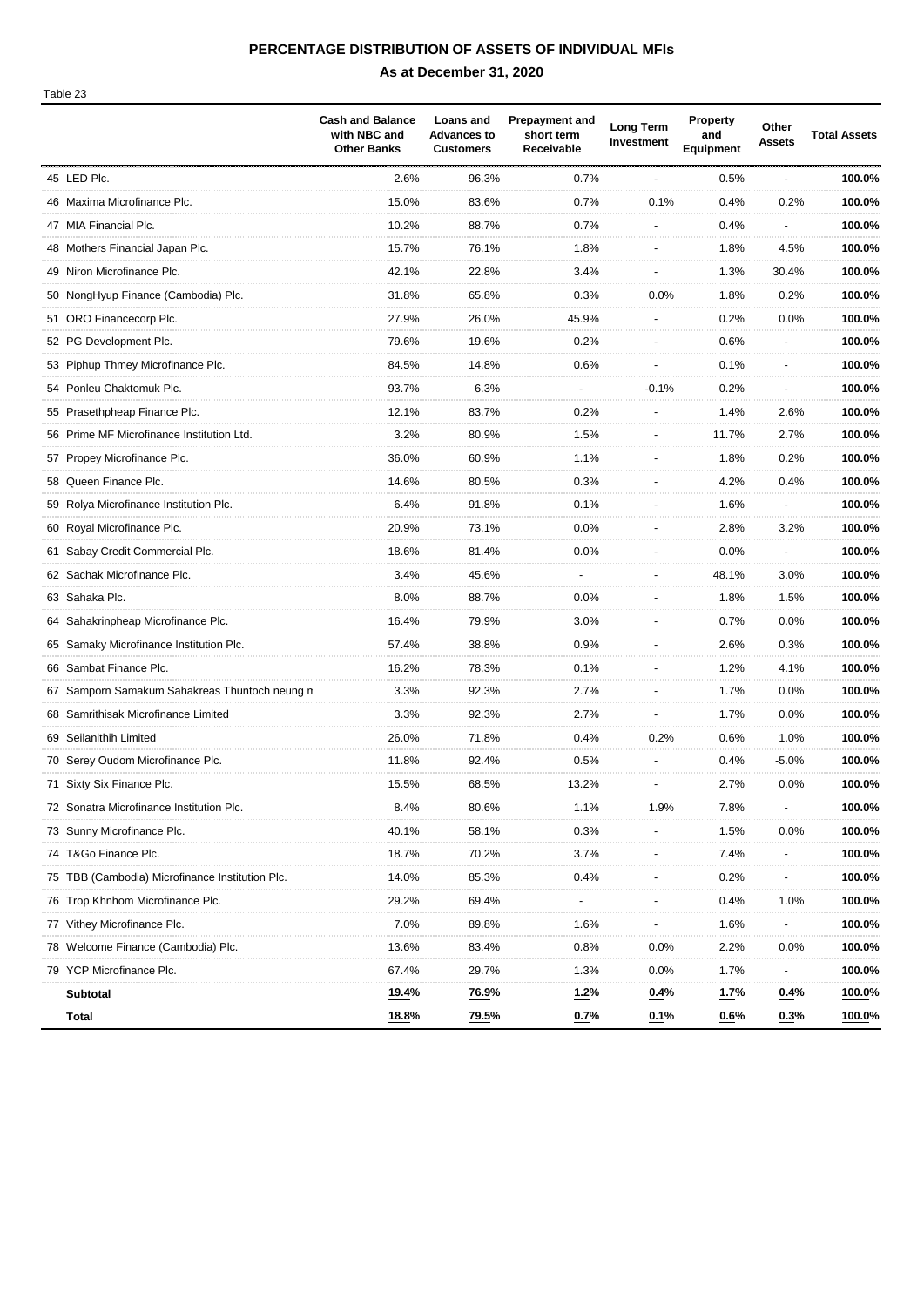### **PERCENTAGE DISTRIBUTION OF LIABILITIES AND EQUITY OF INDIVIDUAL MFIs**

| .<br>×<br>۰. |
|--------------|
|--------------|

|                                                        | <b>Customer's deposit</b> |                          |                          |                                             |                                      |                  |                          |                                                        |                          |                    |                             |                                     |                                |                                        |                                           |
|--------------------------------------------------------|---------------------------|--------------------------|--------------------------|---------------------------------------------|--------------------------------------|------------------|--------------------------|--------------------------------------------------------|--------------------------|--------------------|-----------------------------|-------------------------------------|--------------------------------|----------------------------------------|-------------------------------------------|
|                                                        | Compulsory<br>Saving      | Voluntary<br>Saving      | Interest<br>Payable      | Accountpayable<br>and Others<br>Liabilities | Accrued<br>Expenses and<br>Provision | Loans<br>Payable | Deferred<br>Revenue      | <b>Suspense Clearing</b><br>and interbranch<br>Account | Other<br>Liabilities     | Paid up<br>Capital | Premium on<br>Share Capital | <b>Hybrid Capital</b><br>Investment | Reserves and<br>Appropriations | Retained and<br>Current<br>Profit/Loss | <b>TOTAL</b><br>Liabilities and<br>Equity |
| <b>Microfinance Deposit-Taking Institutions (MDIs)</b> |                           |                          |                          |                                             |                                      |                  |                          |                                                        |                          |                    |                             |                                     |                                |                                        |                                           |
| 1 AMK Plc.                                             | 2.4%                      | 41.5%                    | 0.9%                     | 1.3%                                        | 0.6%                                 | 30.7%            | $\blacksquare$           | 0.0%                                                   | 5.0%                     | 8.4%               | 1.2%                        | $\sim$                              | 2.1%                           | 5.9%                                   | 100.0%                                    |
| 2 Amret Plc.                                           | $\sim$                    | 47.5%                    | 1.3%                     | 1.7%                                        | 0.5%                                 | 29.6%            | 1.0%                     | 0.0%                                                   | 0.0%                     | 2.1%               | $\sim$                      | $\sim$                              | 10.3%                          | 5.8%                                   | 100.0%                                    |
| 3 LOLC (Cambodia) Plc.                                 | $\sim$                    | 48.2%                    | 1.1%                     | 1.9%                                        | 1.6%                                 | 25.1%            | 1.1%                     | 0.1%                                                   | 0.1%                     | 5.1%               | $\sim$                      | $\sim$                              | 8.4%                           | 7.3%                                   | 100.0%                                    |
| 4 Mohanokor Plc.                                       | $\sim$                    | 6.8%                     | $\sim$                   | 0.6%                                        | 1.1%                                 | 37.0%            | 0.0%                     | 0.1%                                                   | $\sim$                   | 36.6%              | $\sim$                      | $\sim$                              | $\sim$                         | 17.8%                                  | 100.0%                                    |
| 5 Prasac Microfinance Institution Plc.                 | $\blacksquare$            | 56.7%                    | 1.4%                     | 0.6%                                        | 0.9%                                 | 22.9%            |                          | 0.0%                                                   | 0.1%                     | 6.3%               |                             | $\sim$                              | 3.2%                           | 7.8%                                   | 100.0%                                    |
| 6 WB Finance Co., Ltd                                  | $\sim$                    | 15.8%                    | 0.3%                     | 0.9%                                        | 0.5%                                 | 51.9%            | 0.9%                     | 0.0%                                                   | $\sim$                   | 22.8%              | $\sim$                      | $\overline{\phantom{a}}$            | $\sim$                         | 6.9%                                   | 100.0%                                    |
| Subtotal                                               | 0.1%                      | 48.0%                    | 1.2%                     | 1.1%                                        | 0.9%                                 | 28.2%            | 0.4%                     | $0.0\%$                                                | 0.4%                     | 7.5%               | 0.1%                        | $\sim$                              | 4.9%                           | 7.2%                                   | 100.0%                                    |
| Non Deposit-Taking Microfinance Institutions (MFIs)    |                           |                          |                          |                                             |                                      |                  |                          |                                                        |                          |                    |                             |                                     |                                |                                        |                                           |
| 7 Active People's Microfinance Institution Plc.        | $\sim$                    | $\sim$                   | $\sim$                   | 1.4%                                        | $\sim$                               | 68.2%            | $\blacksquare$           | 1.1%                                                   | $\sim$                   | 15.5%              | $\sim$                      | $\sim$                              | 0.4%                           | 13.4%                                  | 100.0%                                    |
| 8 Amatak Capital Plc.                                  | $\sim$                    | $\sim$                   | $\sim$                   | 0.0%                                        | 2.9%                                 | 39.3%            | $\blacksquare$           | $-0.2%$                                                | 0.2%                     | 38.5%              | $\sim$                      | $\sim$                              | 0.8%                           | 18.5%                                  | 100.0%                                    |
| 9 ANAKUT Plc.                                          | $\sim$                    | $\sim$                   | $\sim$                   | 0.4%                                        | 0.1%                                 | 53.9%            | $\sim$                   | 0.0%                                                   | 0.7%                     | 50.3%              | $\sim$                      | $\sim$                              | $\sim$                         | $-5.4%$                                | 100.0%                                    |
| 10 Asia Pacific Finance Plc.                           | $\sim$                    | $\sim$                   | $\sim$                   | 0.0%                                        | 0.4%                                 | 67.1%            | $\sim$                   | 7.3%                                                   | 35.5%                    | 381.3%             | $\sim$                      | $\sim$                              | $\sim$                         | $-391.4%$                              | 100.0%                                    |
| 11 Atom Capital Plc.                                   | $\blacksquare$            |                          | $\overline{\phantom{a}}$ | 0.1%                                        | 0.0%                                 | 42.0%            | 0.0%                     | 0.4%                                                   | $\sim$                   | 308.4%             |                             | $\overline{\phantom{a}}$            | ÷,                             | $-250.9%$                              | 100.0%                                    |
| 12 Baitang Microheranhvathok Plc.                      | $\mathbf{r}$              | $\sim$                   | $\sim$                   | 0.9%                                        | 0.4%                                 | $\sim$           | $\sim$                   | 1.1%                                                   | 0.6%                     | 90.8%              |                             | $\sim$                              | $\sim$                         | 6.2%                                   | 100.0%                                    |
| 13 Bamboo Finance Plc.                                 | $\sim$                    | $\sim$                   | $\sim$                   | $\sim$                                      | $\sim$                               | 72.9%            | $\sim$                   | $\sim$                                                 | 2.9%                     | 28.3%              | $\sim$                      | $\overline{\phantom{a}}$            | $\sim$                         | $-4.0%$                                | 100.0%                                    |
| 14 BAMC Finance Plc.                                   | $\sim$                    | $\sim$                   | $\sim$                   | 0.4%                                        | 0.6%                                 | 25.2%            | $\sim$                   | 0.1%                                                   | $\sim$                   | 74.5%              | $\sim$                      | $\sim$                              | $\sim$                         | $-0.7%$                                | 100.0%                                    |
| 15 Bayon Credit Plc.                                   | $\blacksquare$            | $\sim$                   | $\sim$                   | 0.5%                                        | 0.5%                                 | $\sim$           | $\blacksquare$           | $\sim$                                                 | 0.0%                     | 105.3%             | $\sim$                      | $\sim$                              | $\blacksquare$                 | $-6.3%$                                | 100.0%                                    |
| 16 BNKC (Cambodia) Plc.                                | $\sim$                    | $\sim$                   | $\sim$                   | 0.1%                                        | 0.2%                                 | 62.7%            | 0.1%                     | 0.0%                                                   | 0.7%                     | 34.9%              | $\sim$                      | $\sim$                              | $\blacksquare$                 | 1.2%                                   | 100.0%                                    |
| 17 BORRIBO Plc.                                        | $\sim$                    | $\sim$                   | $\sim$                   | 0.4%                                        | 1.0%                                 | 51.9%            | $\sim$                   | 0.0%                                                   | 0.1%                     | 26.3%              | $\sim$                      | $\sim$                              | $\sim$                         | 20.3%                                  | 100.0%                                    |
| 18 CAM Capital Public Limited Company                  | $\sim$                    | $\sim$                   | na.                      | 1.7%                                        | 0.1%                                 | 63.2%            | 0.6%                     | 0.1%                                                   | $\overline{\phantom{a}}$ | 57.9%              |                             | $\sim$                              | $\sim$                         | $-23.7%$                               | 100.0%                                    |
| 19 Cambodia Labor Care Plc.                            | $\sim$                    | $\sim$                   | $\sim$                   | 36.4%                                       | 1.2%                                 | 34.8%            | $\sim$                   | 0.0%                                                   | $\sim$                   | 24.8%              | $\sim$                      | $\sim$                              | 1.3%                           | 1.6%                                   | 100.0%                                    |
| 20 Camma Microfinance Limited                          | $\sim$                    |                          | $\sim$                   | 0.4%                                        | 1.2%                                 | 65.9%            |                          | 0.1%                                                   | $\sim$                   | 26.2%              |                             | $\sim$                              | 0.5%                           | 5.7%                                   | 100.0%                                    |
| 21 Century Cambo Development Plc.                      | $\sim$                    | $\sim$                   | $\sim$                   | $\sim$                                      | 0.8%                                 | 3.8%             | $\sim$                   | $\sim$                                                 | $\sim$                   | 144.3%             | $\sim$                      | $\sim$                              | $\sim$                         | -48.9%                                 | 100.0%                                    |
| 22 Chailease Royal Finance Plc.                        | $\sim$                    | $\sim$                   | $\sim$                   | 0.1%                                        | 3.2%                                 | 74.3%            | $\sim$                   | 0.6%                                                   | $\blacksquare$           | 20.8%              | $\sim$                      | $\sim$                              | $\sim$                         | 1.1%                                   | 100.0%                                    |
| 23 Chamroeun Microfinance Plc.                         | 0.0%                      | 0.0%                     | $\sim$                   | 3.7%                                        | $\sim$                               | 70.8%            | $\blacksquare$           | 0.1%                                                   | $\sim$                   | 17.6%              | 0.0%                        | 1.2%                                | 0.7%                           | 5.8%                                   | 100.0%                                    |
| 24 Chokchey Finance Plc.                               | $\sim$                    | $\sim$                   | $\sim$                   | 0.3%                                        | 0.1%                                 | 80.6%            | $\overline{\phantom{a}}$ | 0.0%                                                   | 0.4%                     | 10.5%              | $\sim$                      | $\sim$                              | 7.0%                           | 1.1%                                   | 100.0%                                    |
| 25 City Microfinance Institution Plc.                  | $\sim$                    | $\sim$                   | $\sim$                   | 0.1%                                        | 1.7%                                 | 80.6%            | $\sim$                   | 0.0%                                                   | 0.0%                     | 19.1%              | $\sim$                      | $\overline{\phantom{a}}$            | 0.2%                           | $-1.7%$                                | 100.0%                                    |
| 26 CMK Plc.                                            | 0.2%                      | 7.6%                     | 1.1%                     | 0.0%                                        | 0.9%                                 | 1.3%             | $\overline{a}$           | 0.1%                                                   | 0.0%                     | 31.0%              | $\sim$                      | $\sim$                              | 56.4%                          | 1.3%                                   | 100.0%                                    |
| 27 Delta Microfinance Plc.                             | $\sim$                    | $\sim$                   | ÷.                       | $\sim$                                      | $\sim$                               | 46.7%            | ÷                        | 0.5%                                                   | 4.4%                     | 14.6%              |                             | $\sim$                              | 18.7%                          | 15.1%                                  | 100.0%                                    |
| 28 Entean Akpevath Pracheachun (EAP) Plc.              | $\sim$                    | $\sim$                   | $\sim$                   | 0.0%                                        | 0.2%                                 | $\sim$           | $\sim$                   | 0.4%                                                   | 0.7%                     | 78.8%              |                             | $\overline{\phantom{a}}$            | $\sim$                         | 19.9%                                  | 100.0%                                    |
| 29 Family Microfinance Plc.                            | $\sim$                    | $\sim$                   | $\sim$                   | 0.3%                                        | 0.1%                                 | 46.4%            | $\sim$                   | $\sim$                                                 | 0.8%                     | 93.6%              | $\sim$                      | $\sim$                              | 0.5%                           | $-41.8%$                               | 100.0%                                    |
| 30 Farmer Finance Ltd.                                 | $\sim$                    | $\sim$                   | $\sim$                   | 0.5%                                        | $\sim$                               | 72.7%            | $\blacksquare$           | $-70.4%$                                               | 0.0%                     | 107.3%             | $\sim$                      | $\sim$                              | $\sim$                         | $-10.2%$                               | 100.0%                                    |
| 31 First Finance Plc.                                  | $\blacksquare$            | $\sim$                   | $\sim$                   | 2.7%                                        | 1.2%                                 | 69.2%            | $\blacksquare$           | $\sim$                                                 | 0.1%                     | 13.7%              | 3.4%                        | $\sim$                              | 1.2%                           | 8.5%                                   | 100.0%                                    |
| 32 Funan Microfinance Plc.                             | $\sim$                    | $\overline{\phantom{a}}$ | $\sim$                   | 0.7%                                        | 1.6%                                 | 64.8%            | 1.2%                     | 0.0%                                                   | 0.0%                     | 12.8%              | $\sim$                      | $\overline{\phantom{a}}$            | 6.8%                           | 12.1%                                  | 100.0%                                    |
| 33 Futaba Microfinance Plc.                            | $\sim$                    | $\sim$                   | $\sim$                   | 0.9%                                        | 1.0%                                 | 37.1%            | $\sim$                   | $\sim$                                                 | 9.6%                     | 46.9%              | $\sim$                      | $\overline{\phantom{a}}$            | $\sim$                         | 4.5%                                   | 100.0%                                    |
| 34 GB Plc.                                             | $\sim$                    | $\sim$                   | $\sim$                   | 0.0%                                        | 1.5%                                 | 10.7%            | 0.0%                     | $\sim$                                                 | $\sim$                   | 106.6%             | $\sim$                      | $\sim$                              | $\sim$                         | $-18.8%$                               | 100.0%                                    |
| 35 Golden Cash Plc.                                    | $\blacksquare$            | $\sim$                   | ÷.                       | 2.0%                                        | $\sim$                               | 47.7%            | ä,                       | 2.0%                                                   | $\sim$                   | 35.5%              |                             | $\sim$                              | 0.3%                           | 12.5%                                  | 100.0%                                    |
| 36 Grow Plc.                                           | $\sim$                    |                          | $\sim$                   | 0.0%                                        | 2.3%                                 | 41.2%            | $-0.9%$                  | 0.1%                                                   | 1.4%                     | 60.5%              |                             | $\sim$                              | ÷.                             | $-4.7%$                                | 100.0%                                    |
| 37 Idemitsu Saison Microfinance (Cambodia) Plc.        | $\sim$                    | $\sim$                   | $\sim$                   | 0.4%                                        | 0.5%                                 | 68.8%            | 0.7%                     | $\sim$                                                 | $\sim$                   | 32.8%              | $\sim$                      | $\sim$                              | $\sim$                         | $-3.3%$                                | 100.0%                                    |
| 38 Intean Poalroath Rongroeurng Ltd.                   | $\sim$                    | $\sim$                   | $\sim$                   | 1.2%                                        | 1.9%                                 | 3.7%             | $\sim$                   | 0.7%                                                   | $\sim$                   | 37.8%              | $\blacksquare$              | $\sim$                              | $\blacksquare$                 | 54.7%                                  | 100.0%                                    |
| 39 JC Finance Plc.                                     | $\blacksquare$            |                          | $\sim$                   | 0.3%                                        | 0.2%                                 | 81.9%            | 0.5%                     | 0.1%                                                   | $\overline{\phantom{a}}$ | 22.2%              | $\blacksquare$              | $\sim$                              | 0.7%                           | $-5.9%$                                | 100.0%                                    |
| 40 Jet's Cash Box Finance Plc.                         | $\sim$                    | $\sim$                   | $\blacksquare$           | $\blacksquare$                              | 0.0%                                 | 1.1%             | 0.4%                     | 3.7%                                                   | $\sim$                   | 125.6%             | $\sim$                      | $\sim$                              | $\sim$                         | $-31.0%$                               | 100.0%                                    |
| 41 Khemarak Microfinance Institution Limited           |                           |                          | $\sim$                   | 2.6%                                        | 1.2%                                 |                  |                          |                                                        |                          | 113.2%             |                             | $\sim$                              | $\sim$                         | $-17.0%$                               | 100.0%                                    |